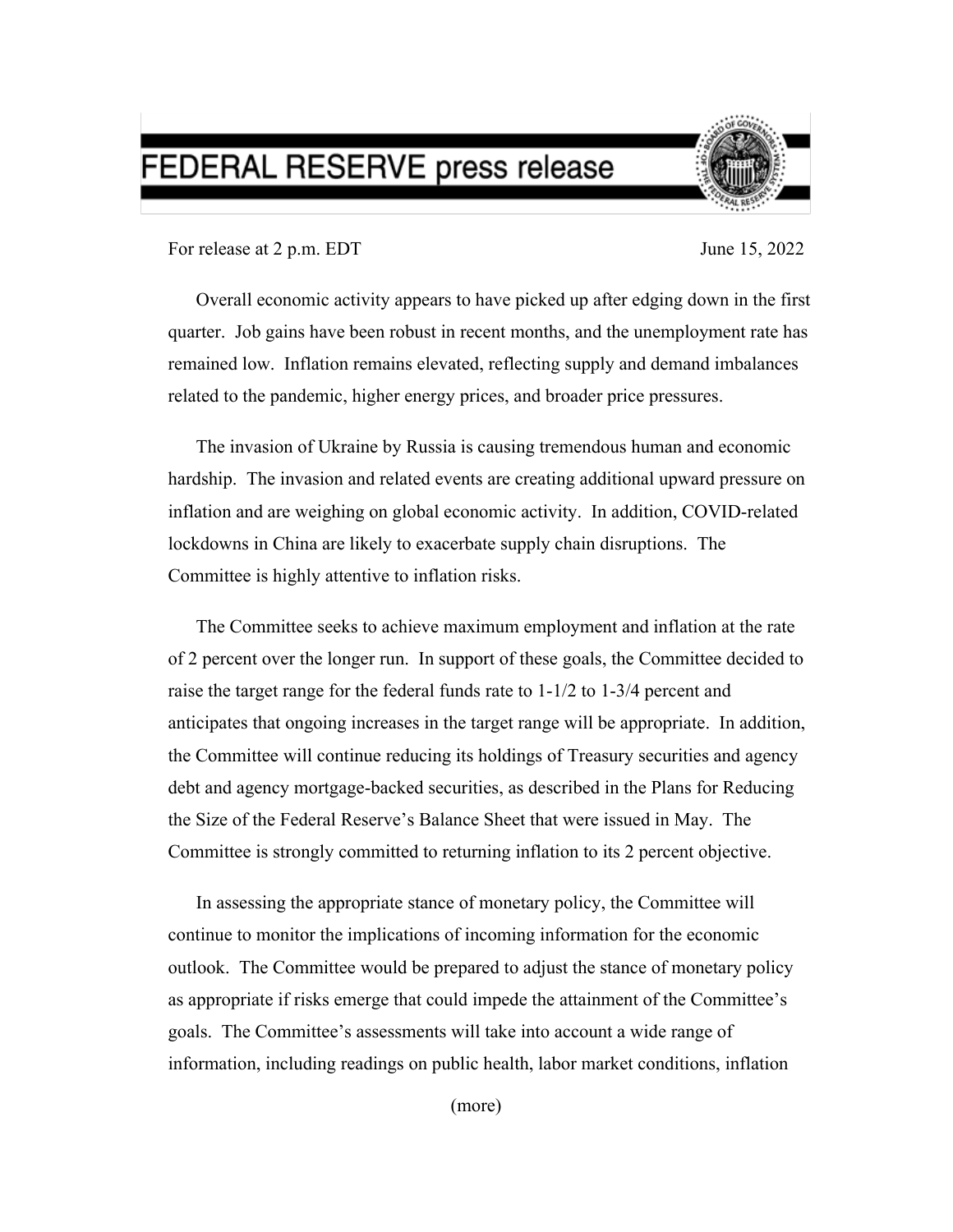pressures and inflation expectations, and financial and international developments.

Voting for the monetary policy action were Jerome H. Powell, Chair; John C. Williams, Vice Chair; Michelle W. Bowman; Lael Brainard; James Bullard; Lisa D. Cook; Patrick Harker; Philip N. Jefferson; Loretta J. Mester; and Christopher J. Waller. Voting against this action was Esther L. George, who preferred at this meeting to raise the target range for the federal funds rate by 0.5 percentage point to 1-1/4 percent to 1-1/2 percent. Patrick Harker voted as an alternate member at this meeting.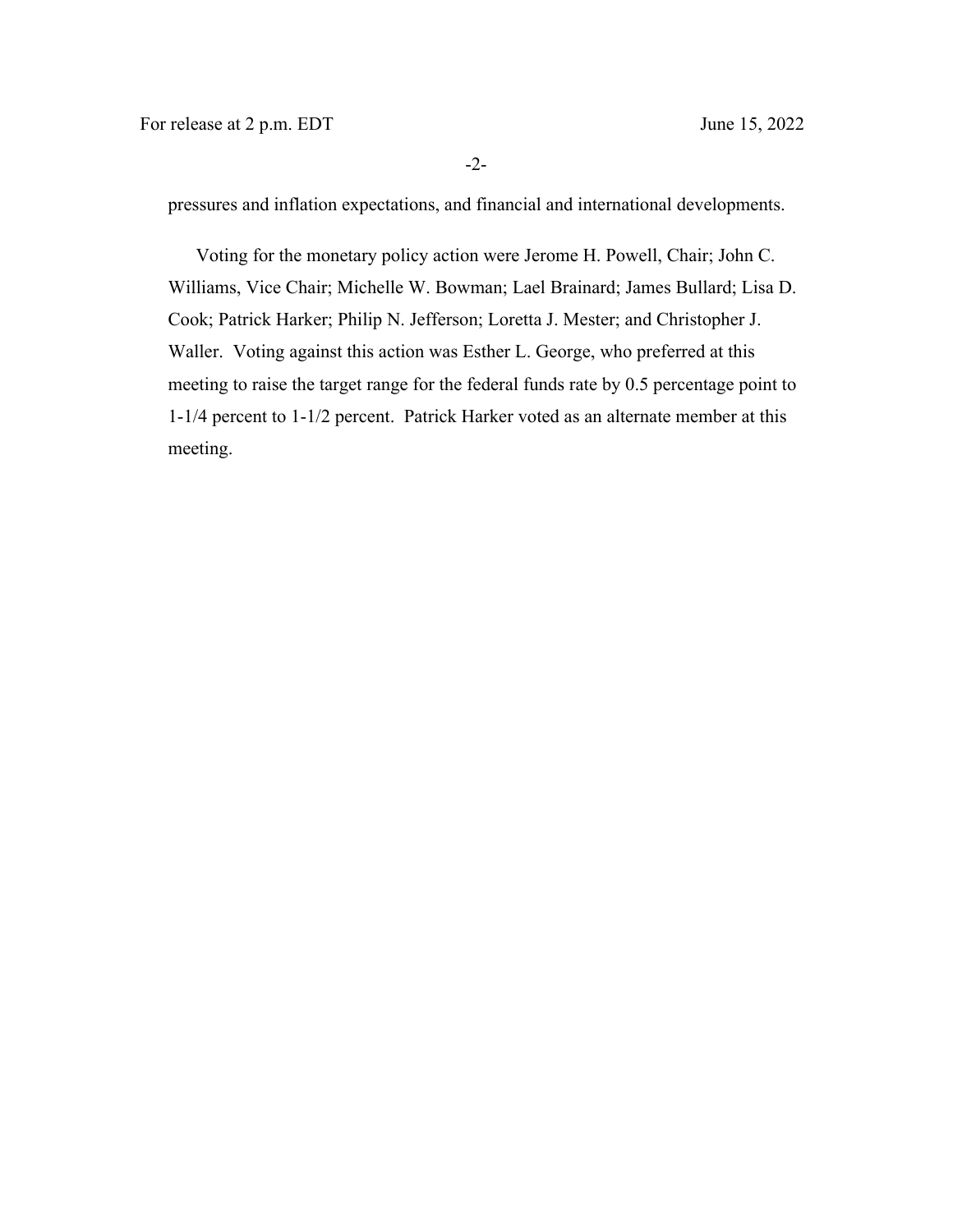## **Decisions Regarding Monetary Policy Implementation**

The Federal Reserve has made the following decisions to implement the monetary policy stance announced by the Federal Open Market Committee in its [statement](https://www.federalreserve.gov/newsevents/pressreleases/monetary20220615a.htm) on June 15, 2022:

- The Board of Governors of the Federal Reserve System voted unanimously to raise the interest rate paid on reserve balances to 1.65 percent, effective June 16, 2022.
- As part of its policy decision, the Federal Open Market Committee voted to authorize and direct the Open Market Desk at the Federal Reserve Bank of New York, until instructed otherwise, to execute transactions in the System Open Market Account in accordance with the following domestic policy directive:

"Effective June 16, 2022, the Federal Open Market Committee directs the Desk to:

- o Undertake open market operations as necessary to maintain the federal funds rate in a target range of 1-1/2 to 1-3/4 percent.
- o Conduct overnight repurchase agreement operations with a minimum bid rate of 1.75 percent and with an aggregate operation limit of \$500 billion; the aggregate operation limit can be temporarily increased at the discretion of the Chair.
- o Conduct overnight reverse repurchase agreement operations at an offering rate of 1.55 percent and with a per-counterparty limit of \$160 billion per day; the per-counterparty limit can be temporarily increased at the discretion of the Chair.
- o Roll over at auction the amount of principal payments from the Federal Reserve's holdings of Treasury securities maturing in the calendar months of June and July that exceeds a cap of \$30 billion per month. Redeem Treasury coupon securities up to this monthly cap and Treasury bills to the extent that coupon principal payments are less than the monthly cap.
- o Reinvest into agency mortgage-backed securities (MBS) the amount of principal payments from the Federal Reserve's holdings of agency debt and agency MBS received in the calendar months of June and July that exceeds a cap of \$17.5 billion per month.
- o Allow modest deviations from stated amounts for reinvestments, if needed for operational reasons.
- o Engage in dollar roll and coupon swap transactions as necessary to facilitate settlement of the Federal Reserve's agency MBS transactions."

(more)